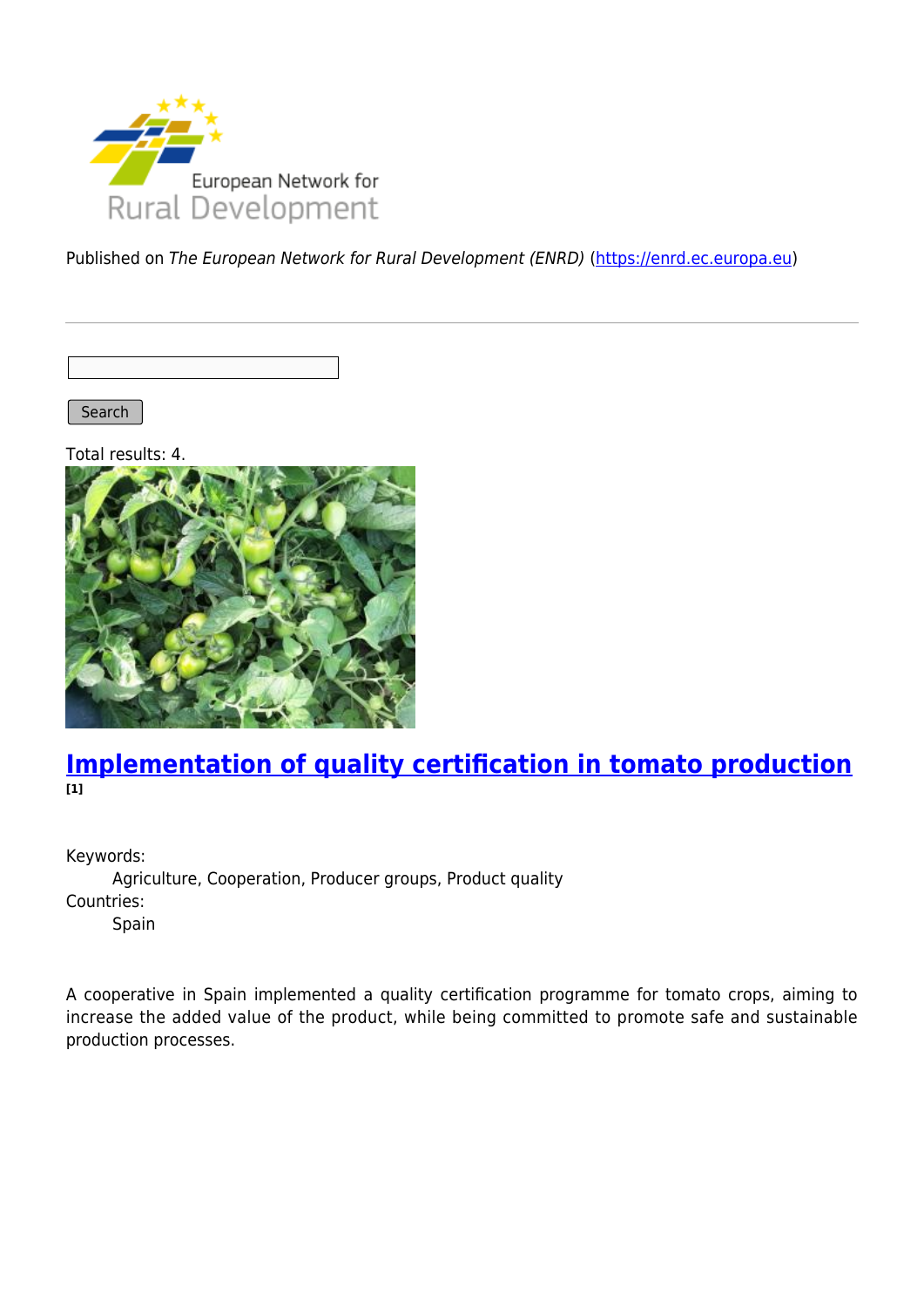Cont i9Rural Assistência Técnica e Transferência de

Inovação para a Floresta e Agricultura

**[i9Rural - Technical Assistance and Transfer of Innovation for](https://enrd.ec.europa.eu/projects-practice/i9rural-technical-assistance-and-transfer-innovation-forestry-and-agriculture_en) [Forestry and Agriculture](https://enrd.ec.europa.eu/projects-practice/i9rural-technical-assistance-and-transfer-innovation-forestry-and-agriculture_en) [2]**

Keywords:

Added value, Agriculture, Cooperation, Forestry, Innovation, Knowledge transfer, Networking Countries:

Portugal

A project to allow small businesses in the agricultural and forestry sectors to incorporate innovation more efficiently.



## **[Exploring low carbon emission solutions in agriculture](https://enrd.ec.europa.eu/projects-practice/exploring-low-carbon-emission-solutions-agriculture_en) [3]**

Keywords:

Agriculture, Animal husbandry, Climate change adaptation, Cooperation, GHG & ammonia emissions

Countries:

Poland

Bringing together public authorities, research institutes and farmers to explore low carbon emission production models in agriculture.